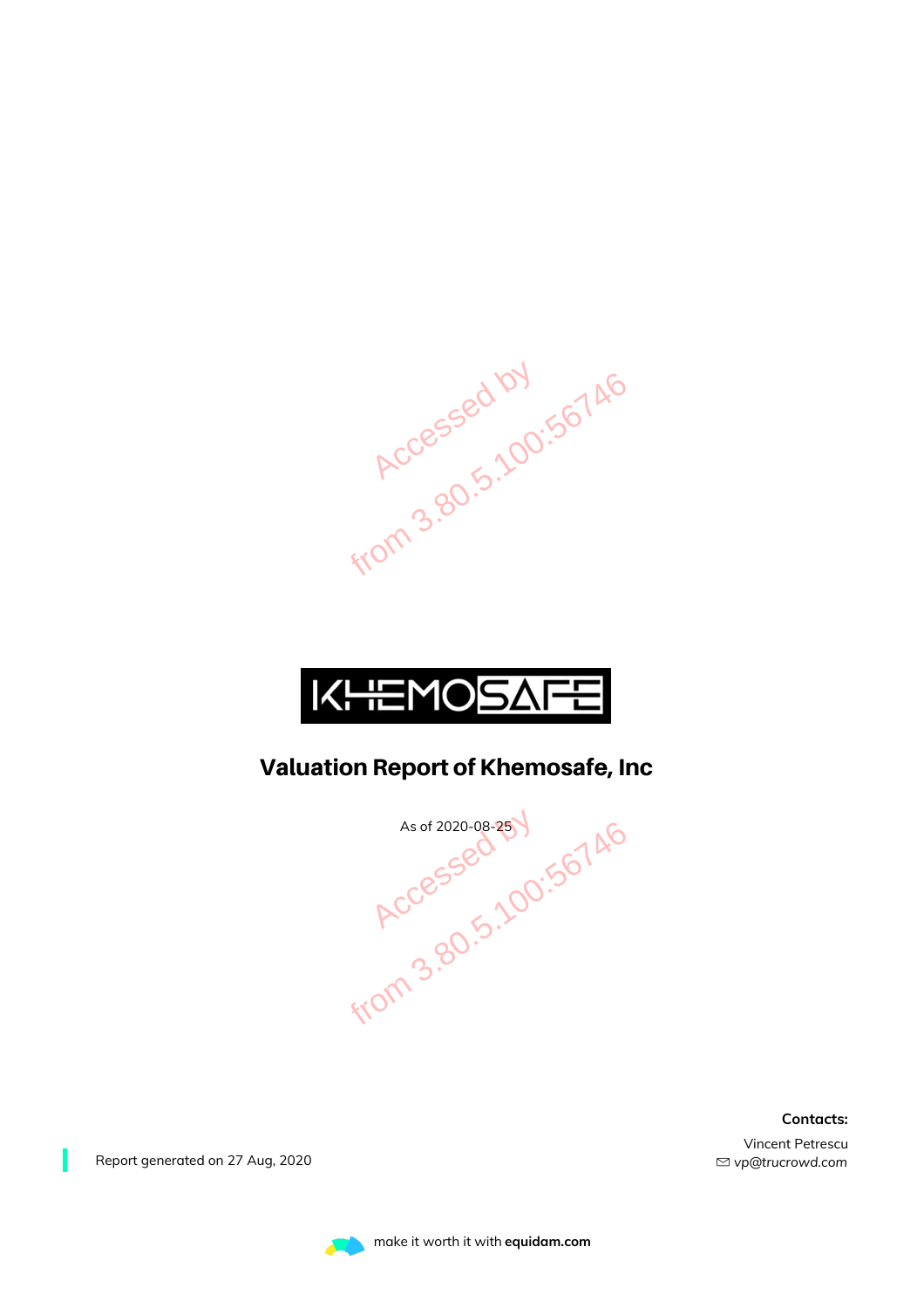### Table of Contents

| Company summary              | з                |
|------------------------------|------------------|
| Forecasts summary            | 4                |
| Current ownership            | 5                |
| Valuation                    | 00:5674          |
| Qualitative methods          |                  |
| <b>Scorecard Method</b>      |                  |
| Checklist Method             |                  |
| Qualitative traits summary   | 9                |
| VC method                    | 10               |
| <b>DCF Methods</b>           |                  |
| DCF with LTG                 | 11               |
| DCF with Multiples           | 12               |
| <b>Financial Projections</b> | 13               |
| Conclusion                   | 15               |
| Appendix                     | 00:567 A.E<br>16 |
|                              |                  |
|                              |                  |
|                              | from 3.80        |
|                              |                  |
|                              |                  |
|                              |                  |
|                              |                  |

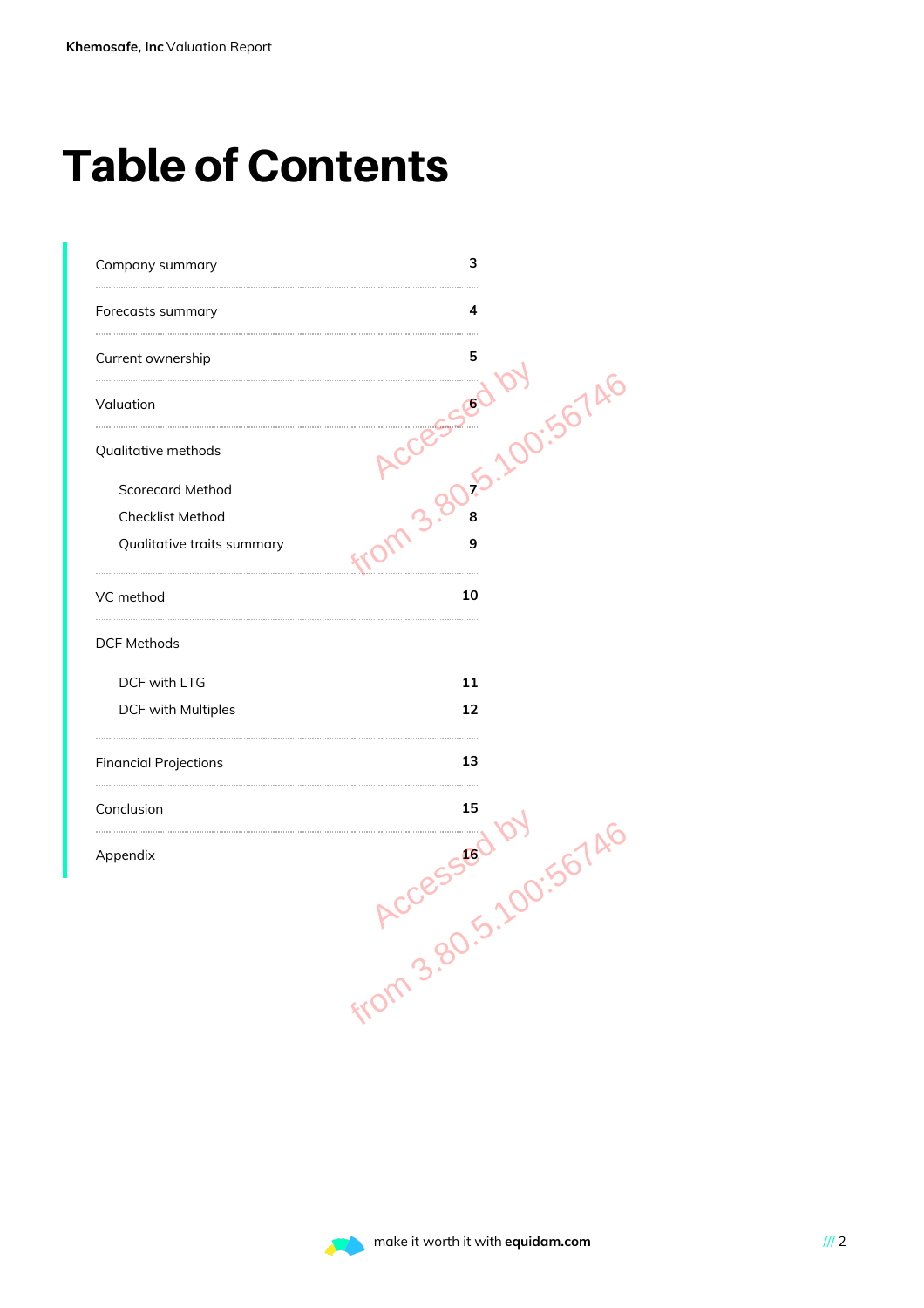### Company summary Khemosafe, Inc

United States

Industry: **Managed Healthcare** Business Activity: **Other Managed Healthcare**

Founders: **1** Employees: **0** Started in: **2013** Incorporated: **Yes** Year of incorporation: **2012** Founders' committed capital: **\$265000**

### $\approx$

#### **Opportunity**

# Latest operating performance Accessed by <sub>100:56746</sub>

| Business model: B2B                                                                                                         |                                            | 08/2019 - 07/2020               |
|-----------------------------------------------------------------------------------------------------------------------------|--------------------------------------------|---------------------------------|
| Scalable Product: Yes<br>Exit strategy: Parties interested in buying the company                                            | Revenues                                   |                                 |
|                                                                                                                             | <b>EBITDA</b><br>Ebitda margin             | $-130,000$                      |
| <b>Current Operations</b>                                                                                                   |                                            |                                 |
| Stage of development: Development stage<br>Employees (excluding founders, interns and freelancers): 0<br>Profitability: Yes | <b>EBIT</b><br>Ebit margin<br>Cash in hand | $-130,000$<br>All numbers in \$ |
| /// More information on the history, milestones, team, etc., (e.g. pitchdeck) can be requested to the company.              |                                            |                                 |

 $\circledS$ 

/// More information on the history, milestones, team, etc., (e.g. pitchdeck) can be requested to the company.

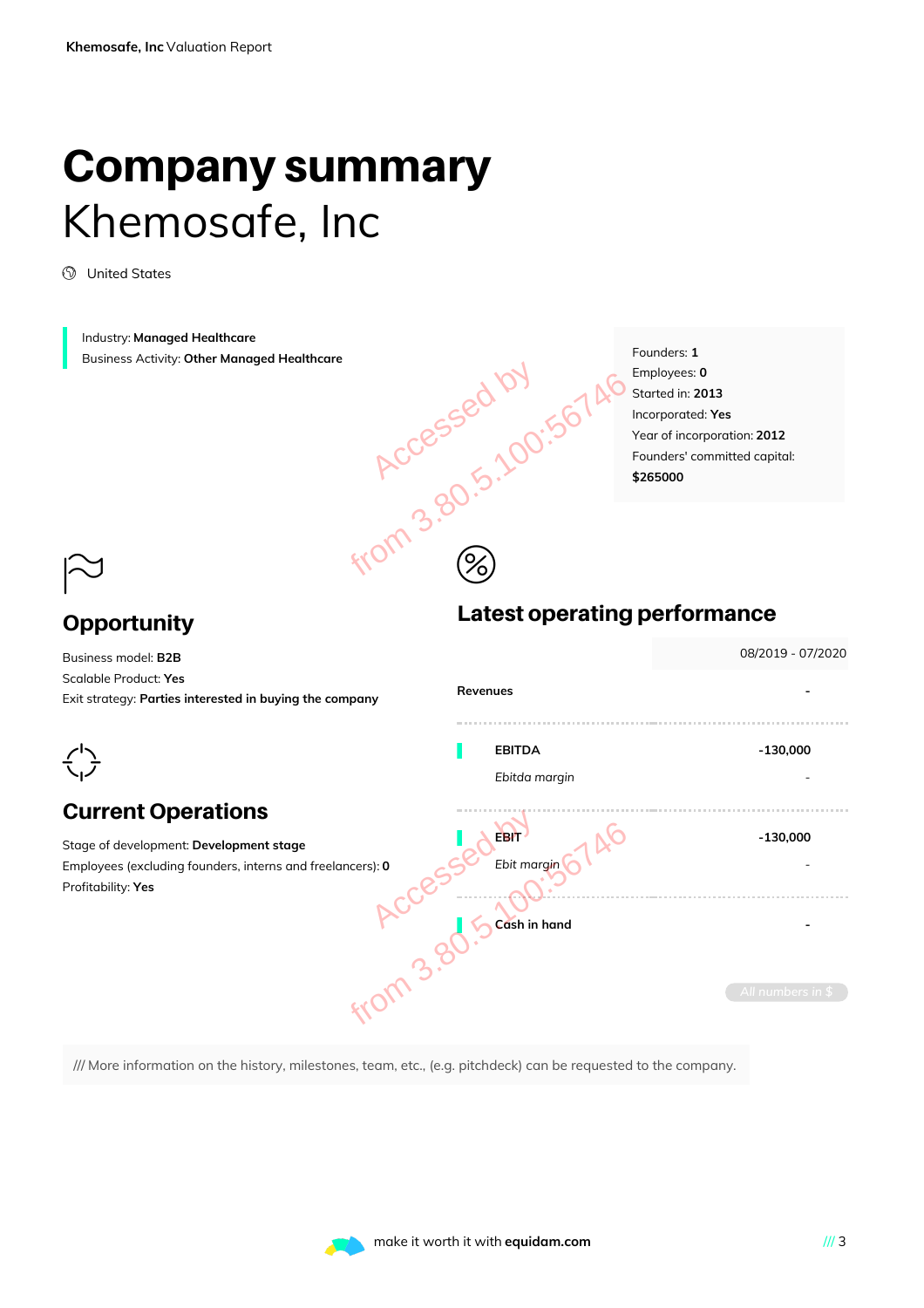### Forecasts summary Future profitability

Revenues Costs BITDA



### Cash forecast



/// Full profit and loss and cash flow forecast at page 14.

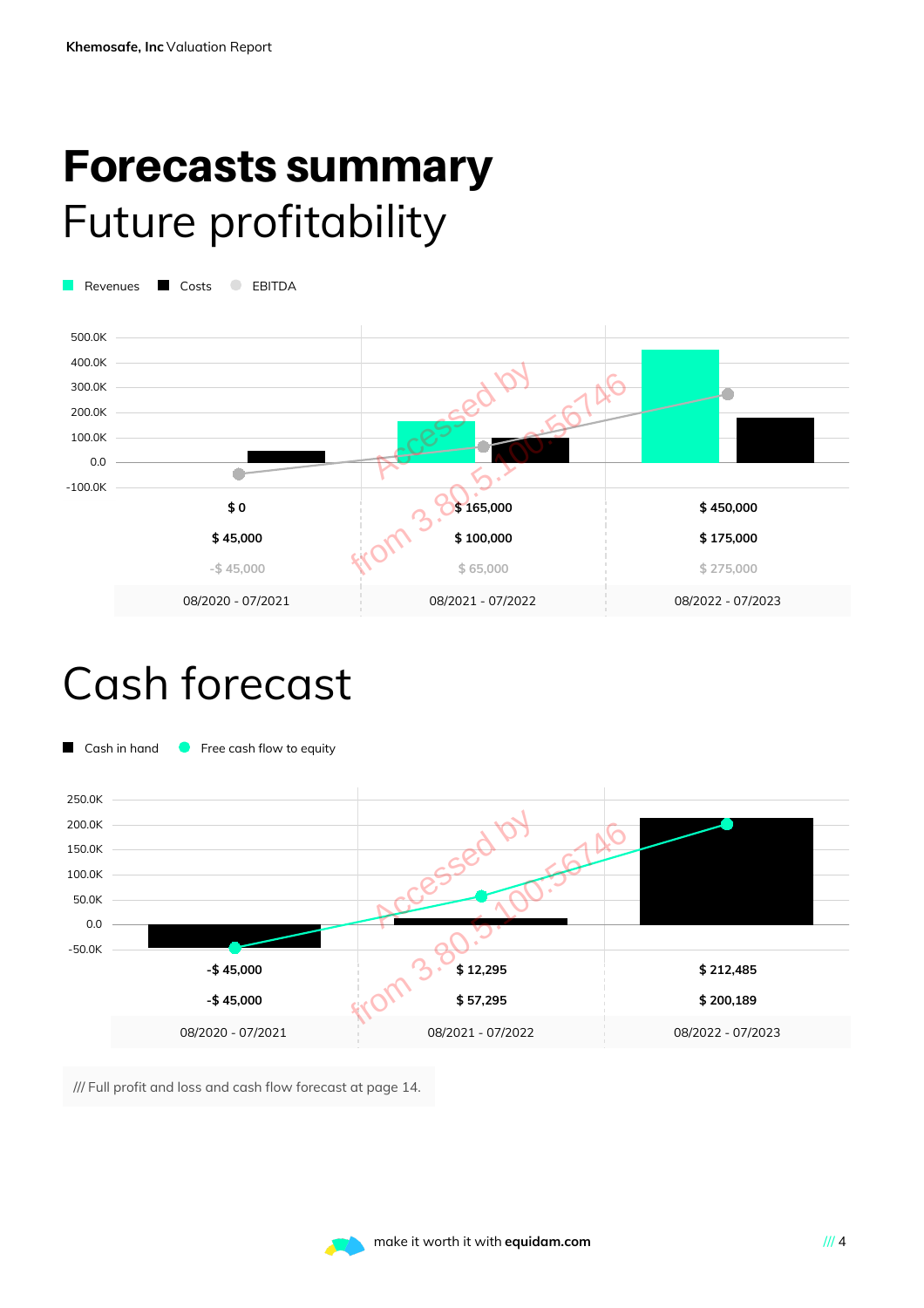### Past funding rounds

Here is an overview of the past funding rounds and valuations of the company.

*No funding rounds to date*

### Current ownership

Here is an overview of the current shareholders in the company. More information on type of shares, unassigned shares, and in general a detailed cap table can be requested to the company in question.



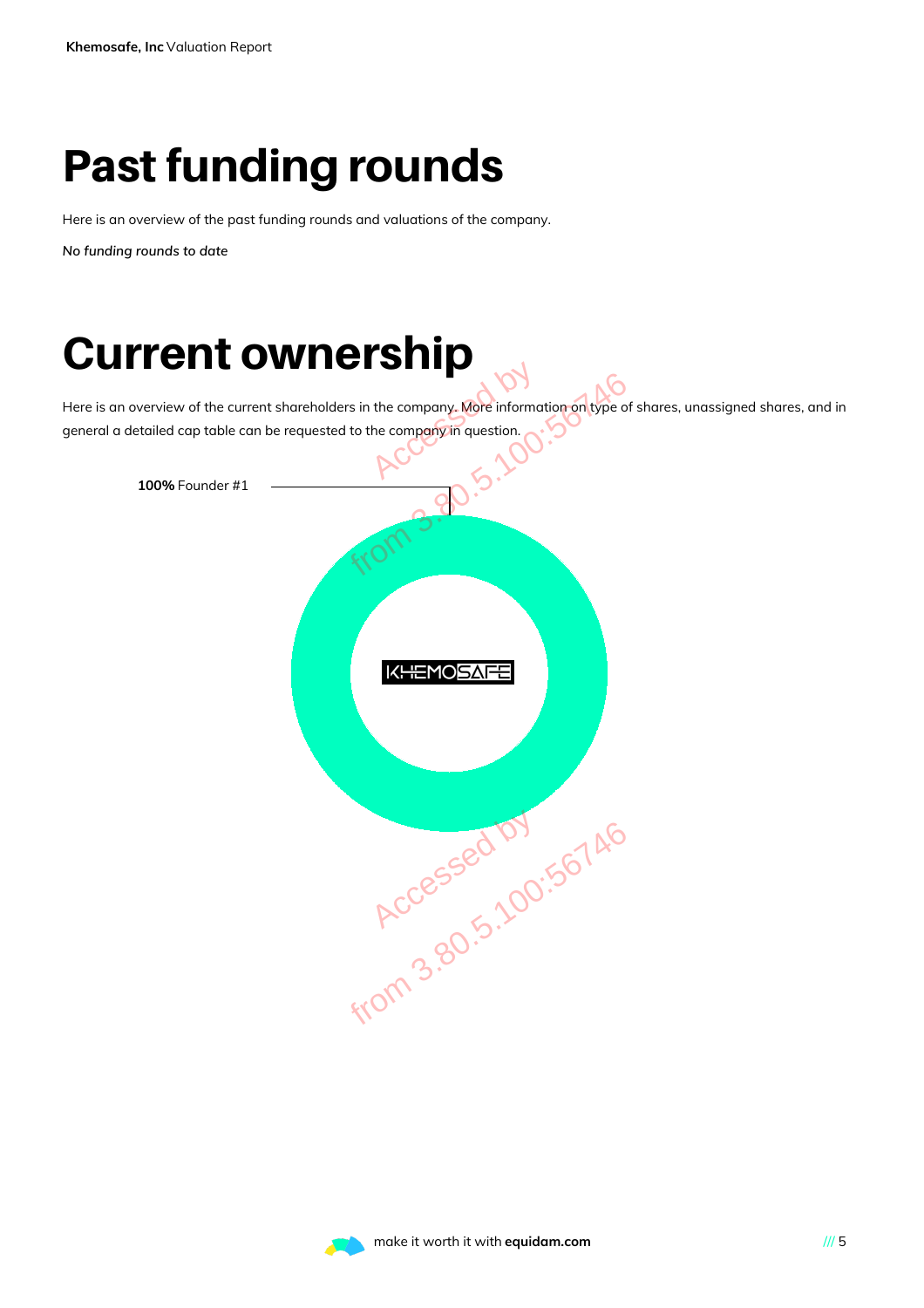## Valuation

The pre-money valuation displayed below is the result of the weighted average of different methods. The use of several methods is a best practice in company valuation, as looking at the business from different perspectives results in a more comprehensive and reliable view.

These methods are compliant with IPEV (International Private Equity Valuation) Guidelines and each of them will be explained in more detail in the following pages of the report.

More information on the weights can be found in the Appendix.



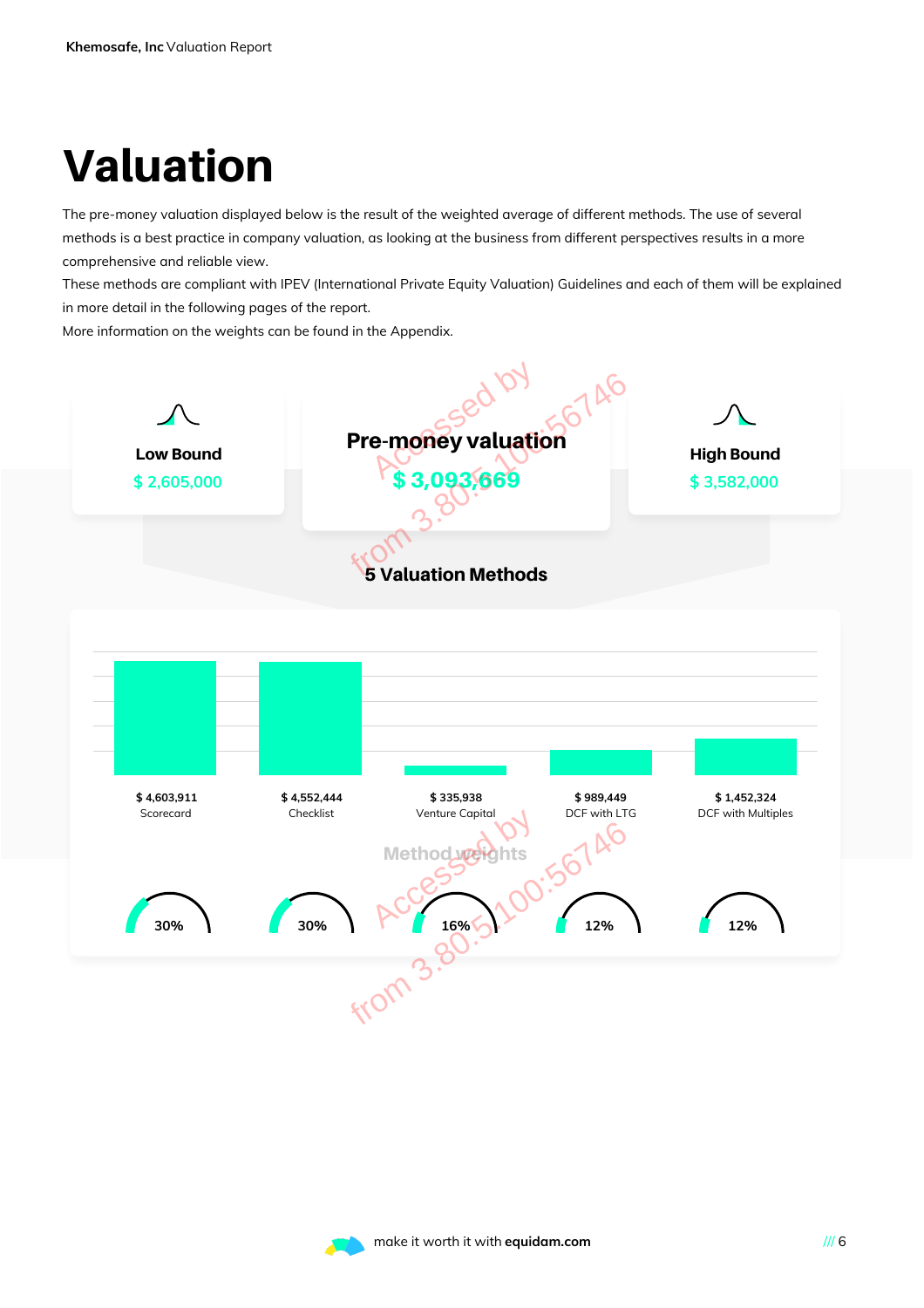### Qualitative methods Scorecard Method: **\$ 4,603,911**

This method was conceived by William H. Payne of Ohio TechAngels group and endorsed by the Ewing Marion Kauffman Foundation. The valuation of the startup depends on how different this is from the assumed average of a set of comparable companies from the same region.

Startups' qualitative traits are divided in 6 criteria, compared with the assumed traits of the average company, and given a score according to whether it over- or under-performs the assumed average company. These scores are multiplied by weights that represent the impact of the criteria on the valuation. The sum of these weighted scores multiplied by the average valuation leads to the company's pre-money valuation.

#### Normalized scores of the company for each criteria



/// Please see appendix for data sources, defaults, and breakdown of the traits

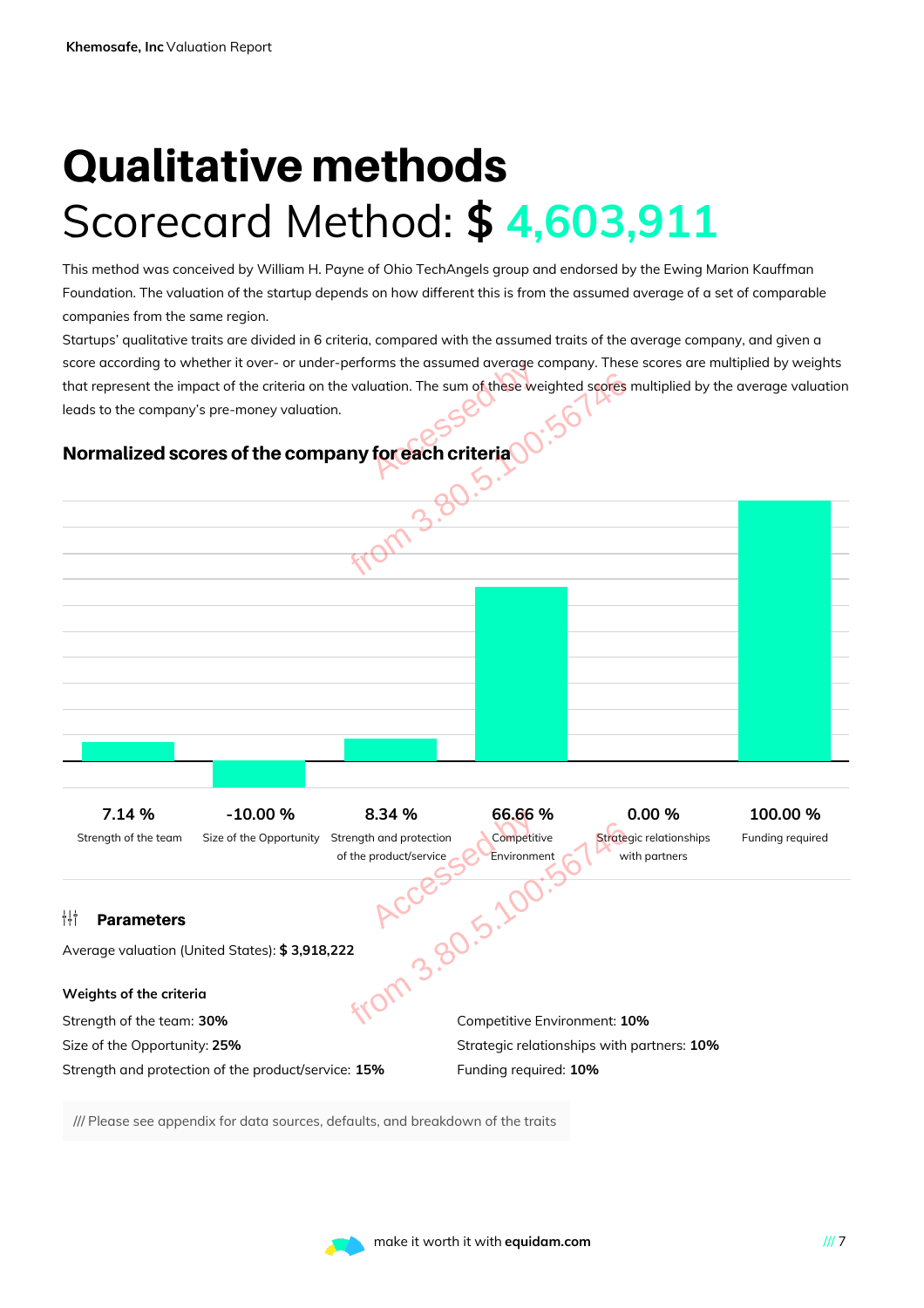### Checklist Method: **\$ 4,552,444**

The creator of the method is Dave Berkus, one of the most prominent Californian angel investors. The valuation of the startup consists of intangible building blocks that sum up to the assumed maximum pre-money valuation.

The maximum pre-money valuation is split in 5 criteria according to their weight. The startup obtains portions of these maximum criteria valuations according to how close its qualitative traits are to the most desirable ones. Their sum is the startup pre-money valuation.



/// Please see appendix for data sources, defaults, and breakdown of the traits

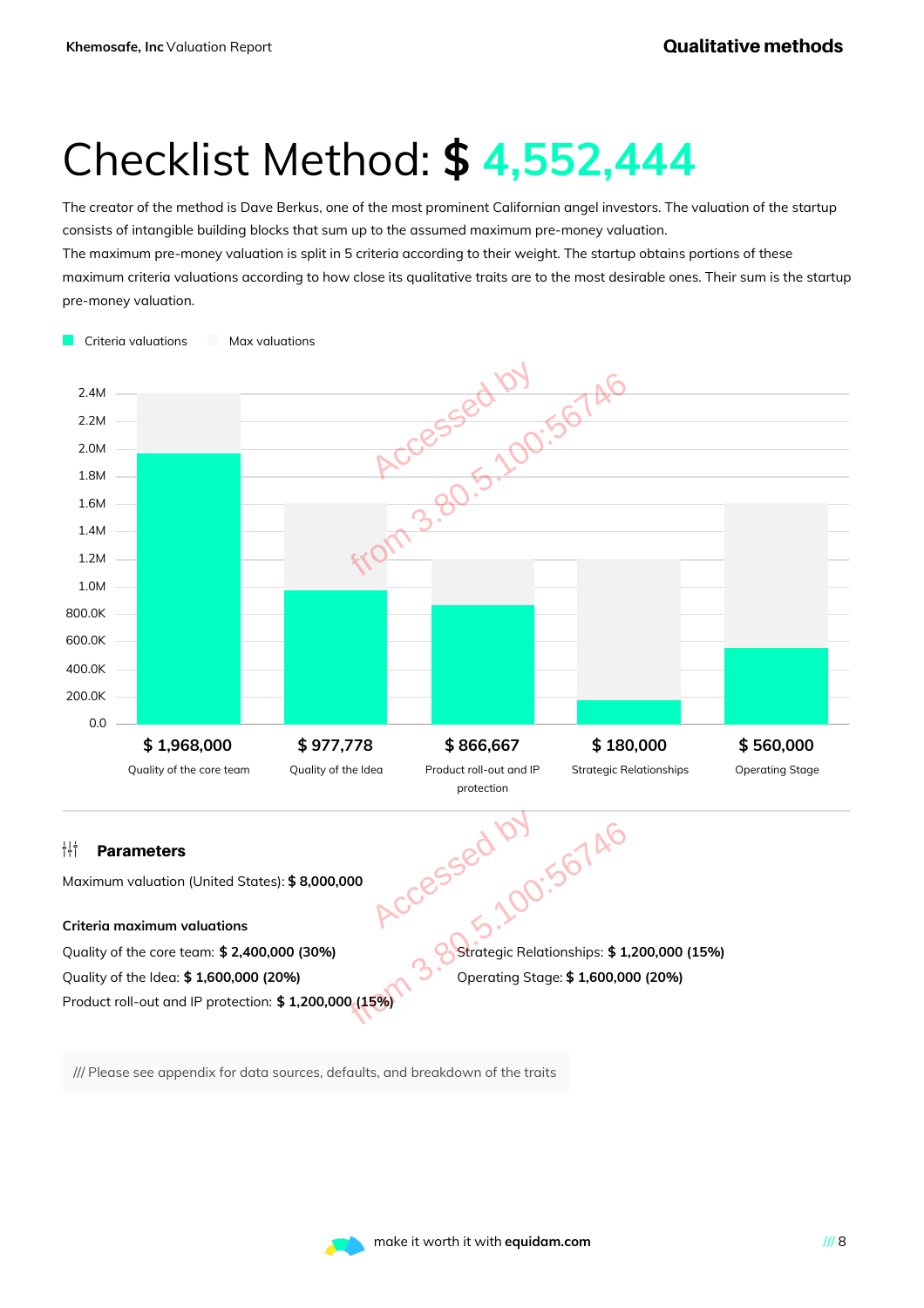### Qualitative traits summary

Below a summary of the traits at the basis of the scores for the two qualitative methods. Please see appendix for detailed breakdown of which trait is used in which method.



#### Team

**Founders** Time commitment: **Full time** Average age: **More than 45** Founded other companies before: **Yes, with successful exit(s)**

**Core team skills and expertise**

Working together for: **Less than 1 year** Years of experience in the industry: **30** Business and managerial background: **Top-tier management experience**

Technical skills:**All technical skills inhouse**



#### Market

Total Addressable Market (TAM): **\$ 4,000,000,000** Annual growth rate of the market: **5.10 %** Demand validated: **Demand still under testing** Internationalization: **Local business, no international expansion**



#### **Network**

Board of advisors: **Advisors not organized in a board** Legal consultants: **Yes** Current shareholders: **Friends and Family** Legal consultants: Yes<br>
Current shareholders: Friends c<br>
entity and the successful exit(s)<br>
ACCESS



#### Product

Product roll-out: **Minimum Viable Product** Feedback received: **All positive** Loyalty to the product/service: **Still to be tested or under testing** Partners: **Key strategic partners contacted**



#### Competition

Level of competition: **Negligible competition** Competitive products are: **On the same level** Differentiation from current solutions: **We innovate in terms of execution** Protection<br>
Sevel<br>
Protection<br>
Sevel<br>
Protection<br>
Sevel<br>
Protection<br>
Current IP protection: IP protection<br>
Protection: IP protection<br>
Protection: IP protection: IP protection: IP protection<br>
Protection: IP protection: IP p

International competition: **Not yet developed**

 $\bigodot$ Protection Accessed by

Barriers to entry of the market: **Modest** Applicable IP: **Patent** Current IP protection: **IP protection secured at regional level**

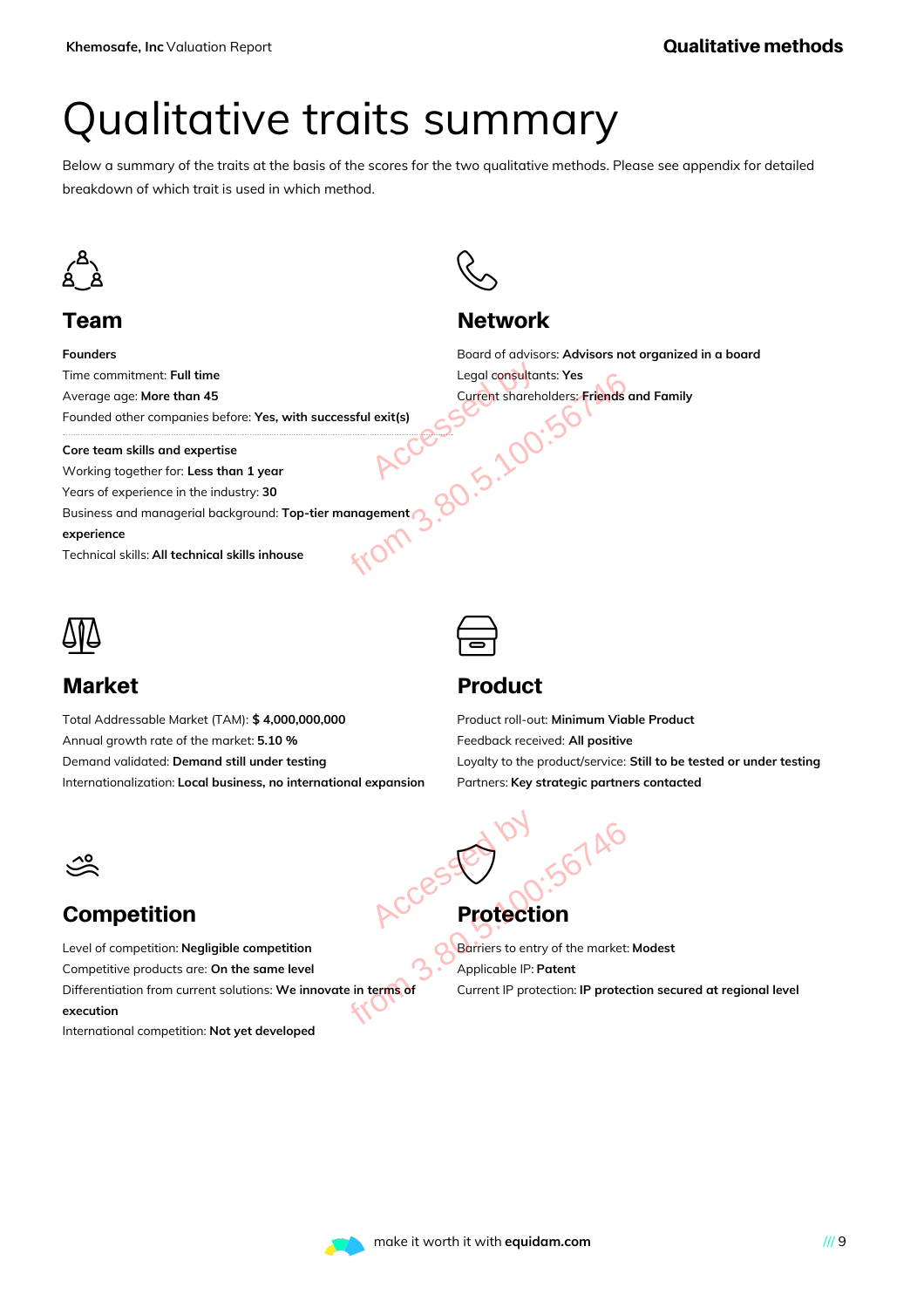### VC Method Premoney Valuation: **\$ 335,938**

The VC (Venture Capital) method is one of most common approaches among financial practitioners in the private company market. The startup is given the valuation that will grant investors a predetermined return at the exit. The potential exit value of the company is computed with an industry-based EBITDA multiple. The valuation is equal to this value discounted by a required ROI (Return On Investment). This depends on the startup's stage of development, higher for early stage riskier companies, lower for more mature ones. It is the minimum rate that will allow investors to have positive returns from portfolios where most companies fail and gains come from a selected few.



/// Please see appendix for data sources and defaults

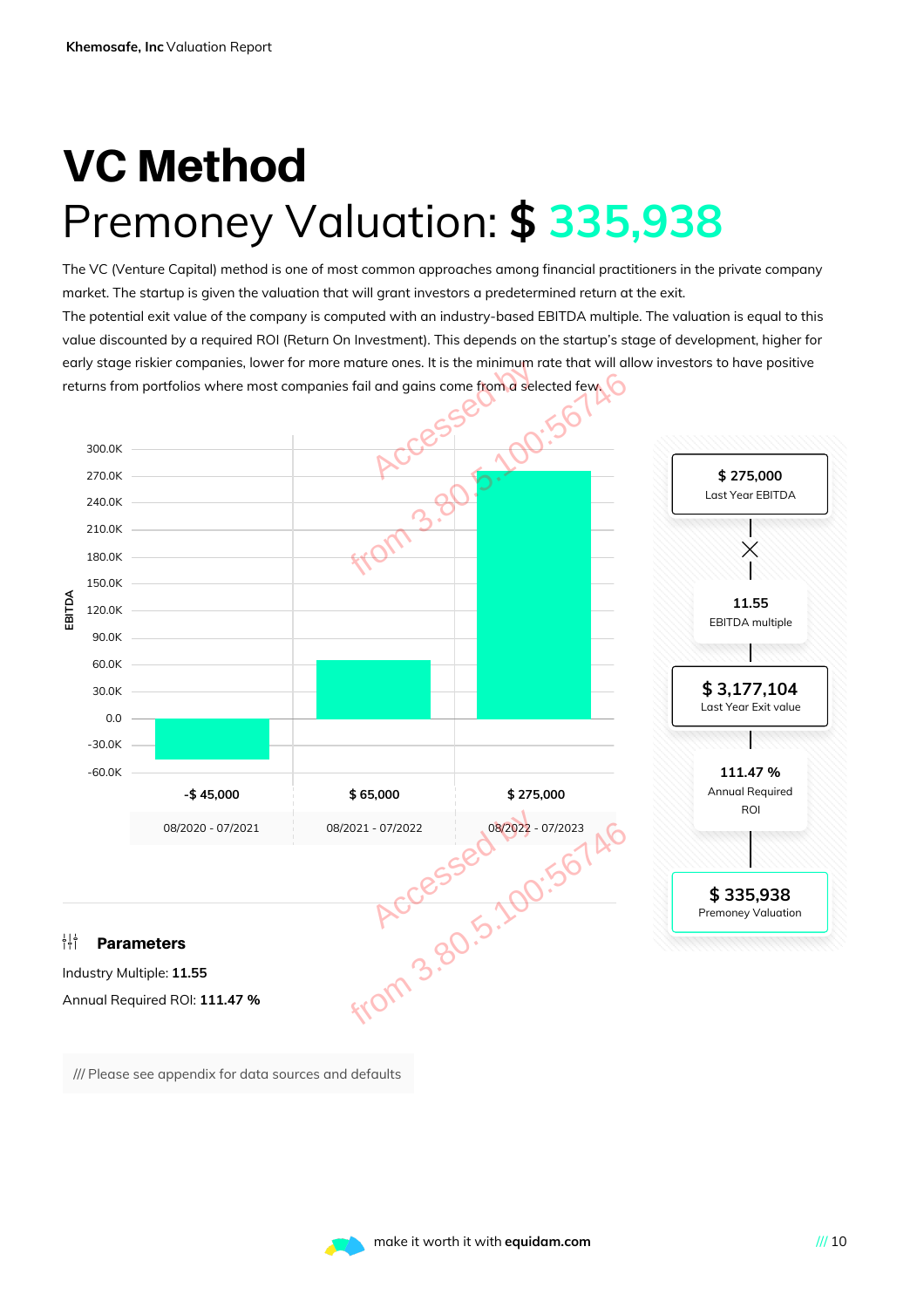## DCF Methods

The DCF (Discounted Cash Flow) methods represent the most renown approach to company valuation, recommended by academics and a daily tool for financial analysts. The valuation is the present value of all the free cash flows to equity the startup is going to generate in the future, discounted by its risk.

These methods weight the projected free cash flow to equity by the probability the startup will survive. Then, the flows are discounted to present by a rate that represents risks related to industry, size, development stage and profitability. Lastly, an illiquidity discount is applied to the sum of the discounted cash flows to compute the valuation.

The value of cash flows beyond the projected ones is represented by the TV (Terminal Value) and the way it is calculated is the difference between the following two methods.

The DCF with LTG (Long Term Growth) assumes the cash flows beyond the projected ones will grow forever at a constant rate based on the industry and computes the TV accordingly.



/// Please see appendix for data sources and defaults

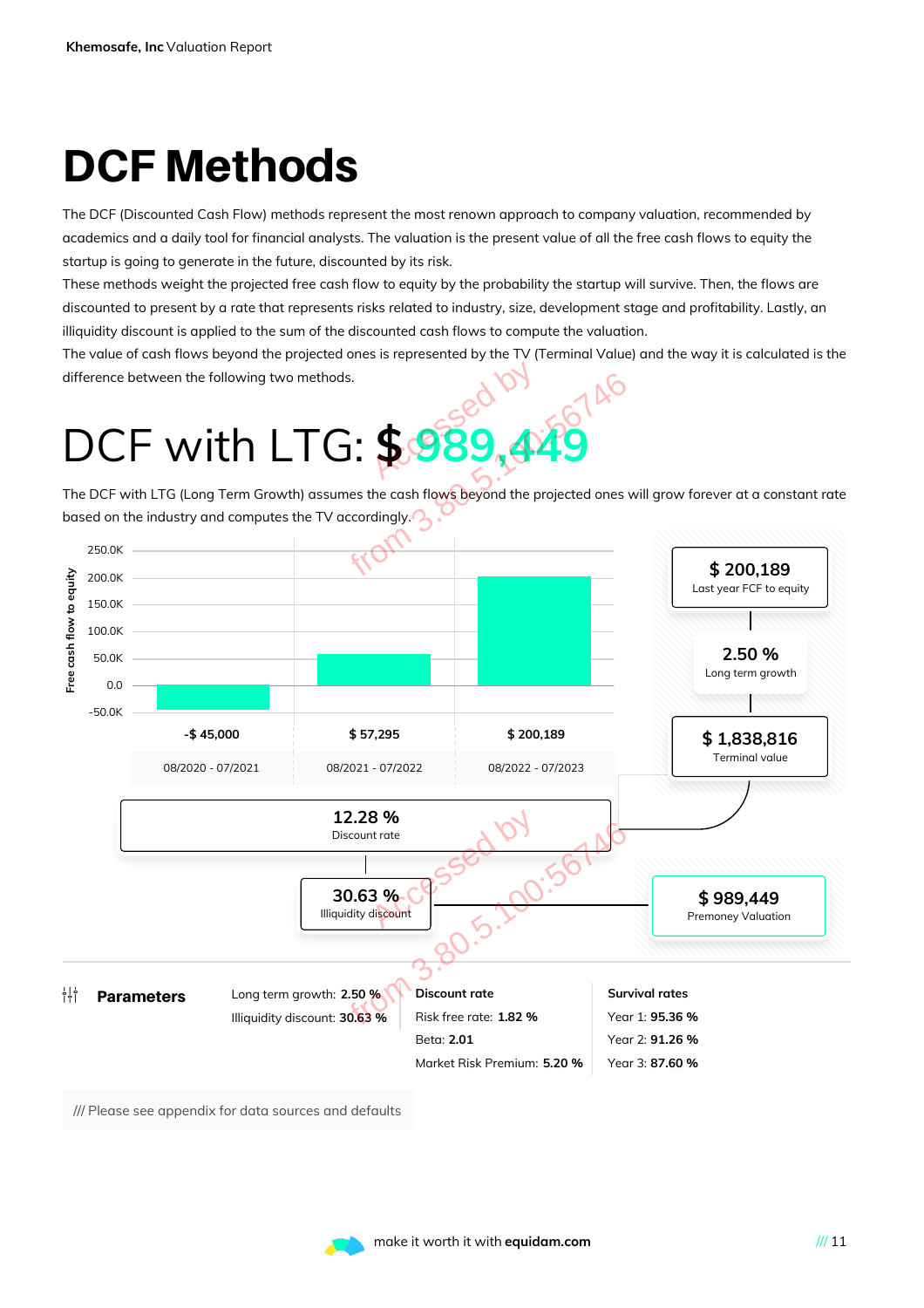### DCF with Multiples: **\$ 1,452,324**

The DCF with Multiple assumes the TV (Terminal Value) is equal to the exit value of the company computed with an industrybased EBITDA multiple.



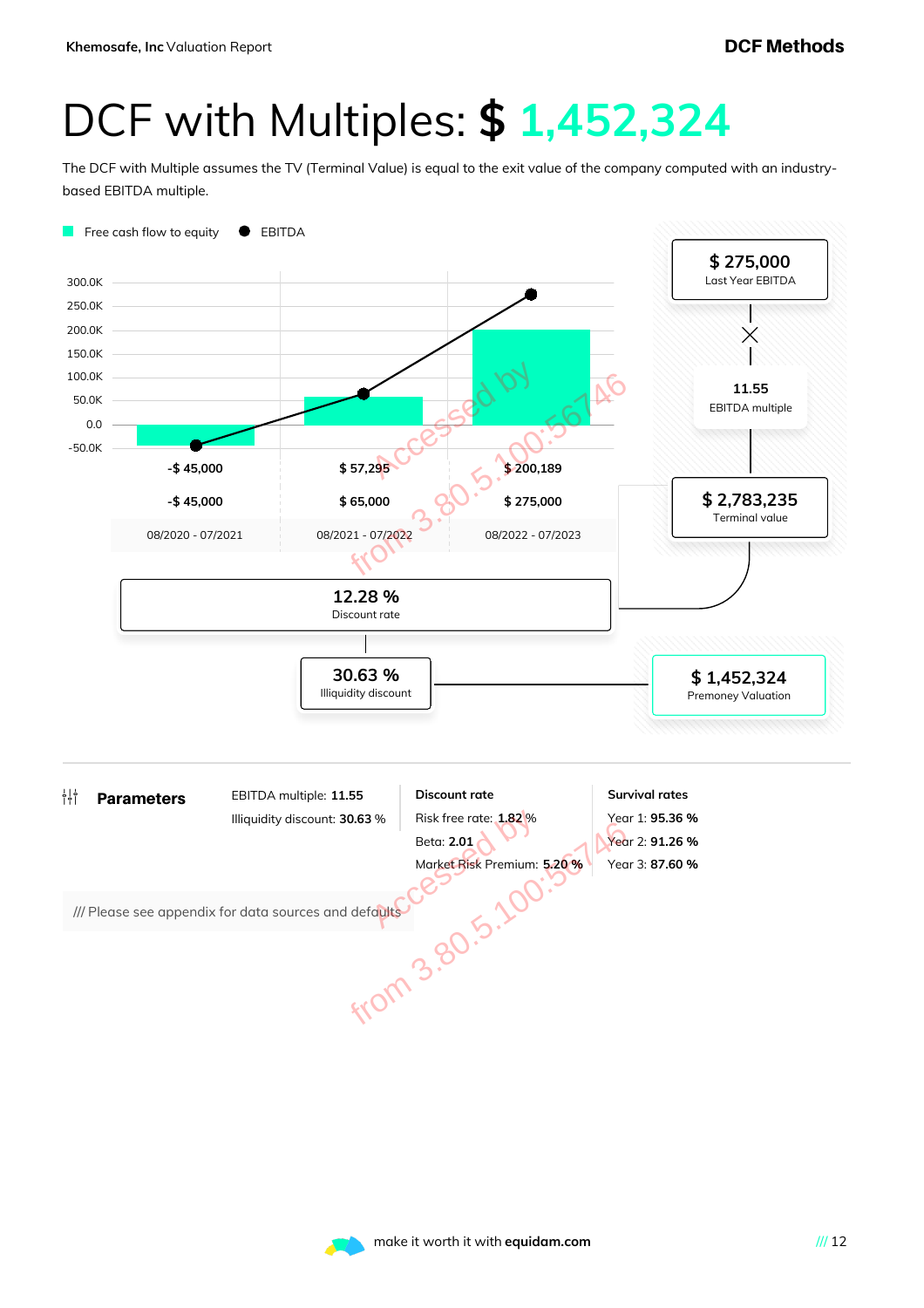### Financial Projections Profit & Loss

The profit & loss projections are displayed below. Data about revenues and operating costs are provided by the company. Depreciation and amortization, interest, and taxes are either provided by the company or estimated by Equidam. Please consult our methodology document for more details.

|                 |                           |                   | 08-2020 - 07-2021 |                   |                   |
|-----------------|---------------------------|-------------------|-------------------|-------------------|-------------------|
|                 |                           | 08-2019 - 07-2020 |                   | 08-2021 - 07-2022 | 08-2022 - 07-2023 |
| Revenues        |                           |                   |                   | 165,000           | 450,000<br>$+3X$  |
|                 | Cost of Goods Sold        | 130,000           | 45,000            | 100,000<br>$+2X$  | 175,000 +75%      |
| <b>Salaries</b> |                           |                   |                   |                   |                   |
|                 | <b>Operating Expenses</b> |                   |                   |                   |                   |
|                 |                           |                   |                   |                   |                   |
|                 | <b>EBITDA</b>             | $-130,000$        | $-45,000 + 65%$   | 65,000            | 275,000<br>$+4X$  |
|                 | Ebitda margin             |                   |                   | 39 %              | 61%               |
| D&A             |                           |                   |                   | 2,929             | 7,988<br>$+3X$    |
|                 |                           |                   |                   |                   |                   |
|                 | <b>EBIT</b>               | $-130,000$        | $-45,000 + 65%$   | 62,071            | 267,012<br>$+4X$  |
|                 | Ebit margin               |                   |                   | 37 %              | 59 %              |
| Interest        |                           |                   |                   | 3,600             | 2,616 -27%        |
|                 |                           |                   |                   |                   |                   |
|                 | <b>EBT</b>                |                   | $-45,000$         | 58,471            | 264,396<br>$+5X$  |
| <b>Taxes</b>    |                           |                   |                   | 3,637             | $71,387 + 20X$    |
|                 | Nominal tax rate          |                   |                   | 27 %              | 27 %              |
|                 | Effective tax payable     |                   | $-12,150$         | 15,787            | 71,387            |
|                 | Deferred tax assets       |                   | 12,150            |                   |                   |
|                 |                           |                   |                   |                   |                   |
|                 | Net profit                | $-130,000$        | $-45,000 + 65\%$  | 54,833            | 193,008<br>$+4X$  |
|                 | Net profit margin         |                   |                   | 33 %              | 42 %              |
|                 |                           |                   |                   |                   |                   |
|                 |                           |                   |                   |                   |                   |

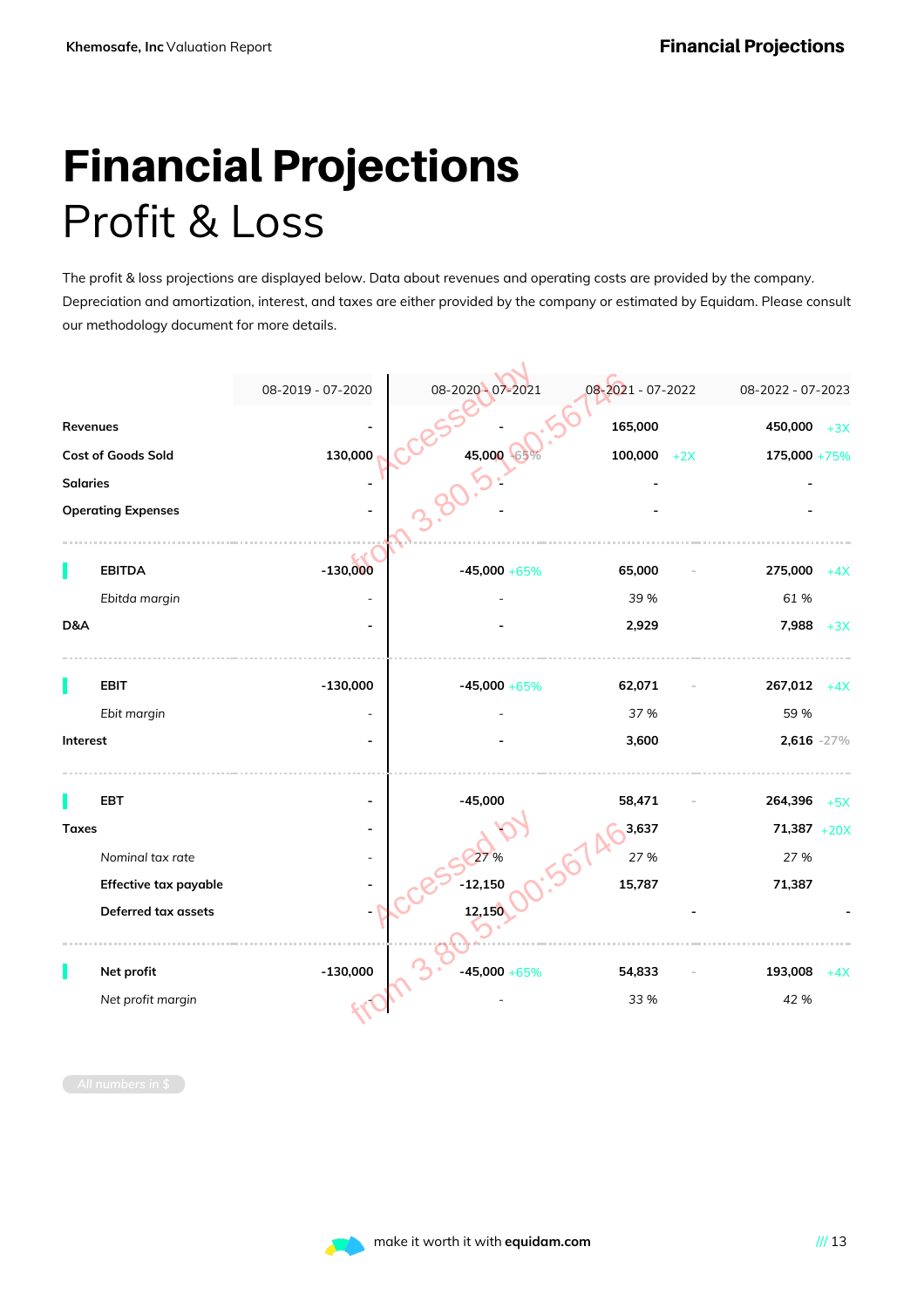### Cash Flow

The cash flow projections are displayed below. Capital expenditure, debt at the end of the year, and equity fundraising are provided by the company. Account payables, account receivables, inventory and D&A are either provided by the company or estimated by Equidam based on the average percentage of revenues for public companies in the company's industry.

|     |                                  | 08/2019 - 07/2020 | 08/2020 - 07/2021     | 08/2021 - 07/2022 | 08/2022 - 07/2023 |       |
|-----|----------------------------------|-------------------|-----------------------|-------------------|-------------------|-------|
|     | Net profit                       | $-130,000$        | $-45,000 + 65\%$      | 54,833            | 193,008           | $+4X$ |
|     | <b>Change in Working Capital</b> |                   |                       | 468               | 808               |       |
|     | <b>Working capital</b>           |                   |                       | 468               | 1,275             | $+3X$ |
|     | <b>Account Payables</b>          |                   |                       | 24,134            | 65,821            |       |
|     | <b>Account Receivables</b>       |                   |                       | 16,278            | 44,395            |       |
|     | Inventory                        |                   |                       | 8,323             | 22,700            |       |
| D&A |                                  |                   | <b>TWUBS301.00:56</b> | 2,929             | 7,988             | $+3X$ |
|     | <b>Capital expenditures</b>      |                   |                       |                   |                   |       |
|     | Change in outstanding debt       |                   |                       |                   |                   |       |
|     | Debt at the end of the year      |                   |                       |                   |                   |       |
|     |                                  |                   |                       |                   |                   |       |
|     | Free cash flow to equity         |                   | $-45,000$             | 57,295            | $200,189$ +3X     |       |
|     | <b>Equity fundraising</b>        |                   |                       |                   |                   |       |
|     | Free cash flow                   |                   | $-45,000$             | 57,295            | 200,189           | $+3X$ |
|     | Beginning of the year cash       |                   |                       |                   | 12,295            |       |
|     | End of the year cash             |                   |                       |                   | 212,485           |       |
|     | All numbers in \$                |                   | 45, 400.567 46.295    |                   |                   |       |
|     |                                  |                   |                       |                   |                   |       |

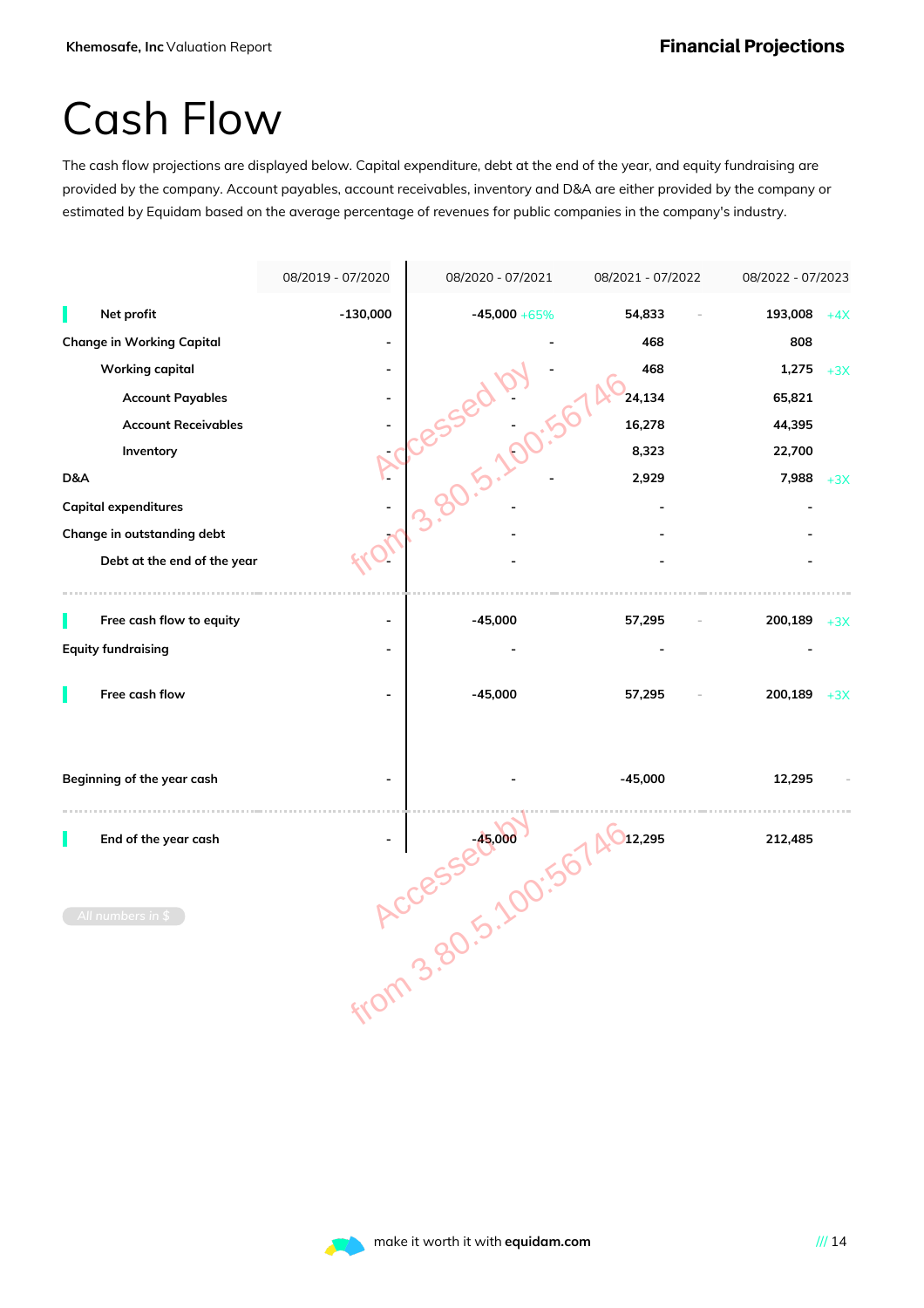### Conclusion Legal Notes

Equidam Valuation SL does not represent or endorse the accuracy or reliability of any advice, opinion, statement or any other information displayed or distributed through this report or its website. The estimates and the data contained herein are made using the information provided by the user, publicly available information and data for different industries. Equidam Valuation SL has not audited or attempted to confirm this information for accuracy or completeness.

Under no circumstances the present report is to be used or considered as an offer, solicitation, or recommendation to sell, or a solicitation of any offer to buy any security. Equidam Valuation SL excludes any warranties and responsibilities concerning the results to be obtained from the present report nor their use and shall not be liable for any claims, losses or damages arising from or occasioned by any inaccuracy, error, delay, or omission, or from use of the report or actions taken in reliance on the information contained in it. The use of this report and the information provided herein is subject to Equidam Valuation SL online **Terms of Use** [**https://www.equidam.com/term-of-use/ [https://www.equidam.com/term-of-use/]** ] and **Privacy Policy** [**https://www.equidam.com/privacy-policy/ [https://www.equidam.com/privacy-policy/]** ]. e used or considered as an a<br>am Valuation SL excludes are<br>their use and shall not be lick<br>, or omission, or from use of<br>and the information provided Franch Control of St. excludes any warranties on the report nor their use and shall not be liable for any cla<br>
1. error, delay, or omission, or from use of the report or c<br>
1. error, delay, or omission, or from use of the

**Accessed by 190.56746** 

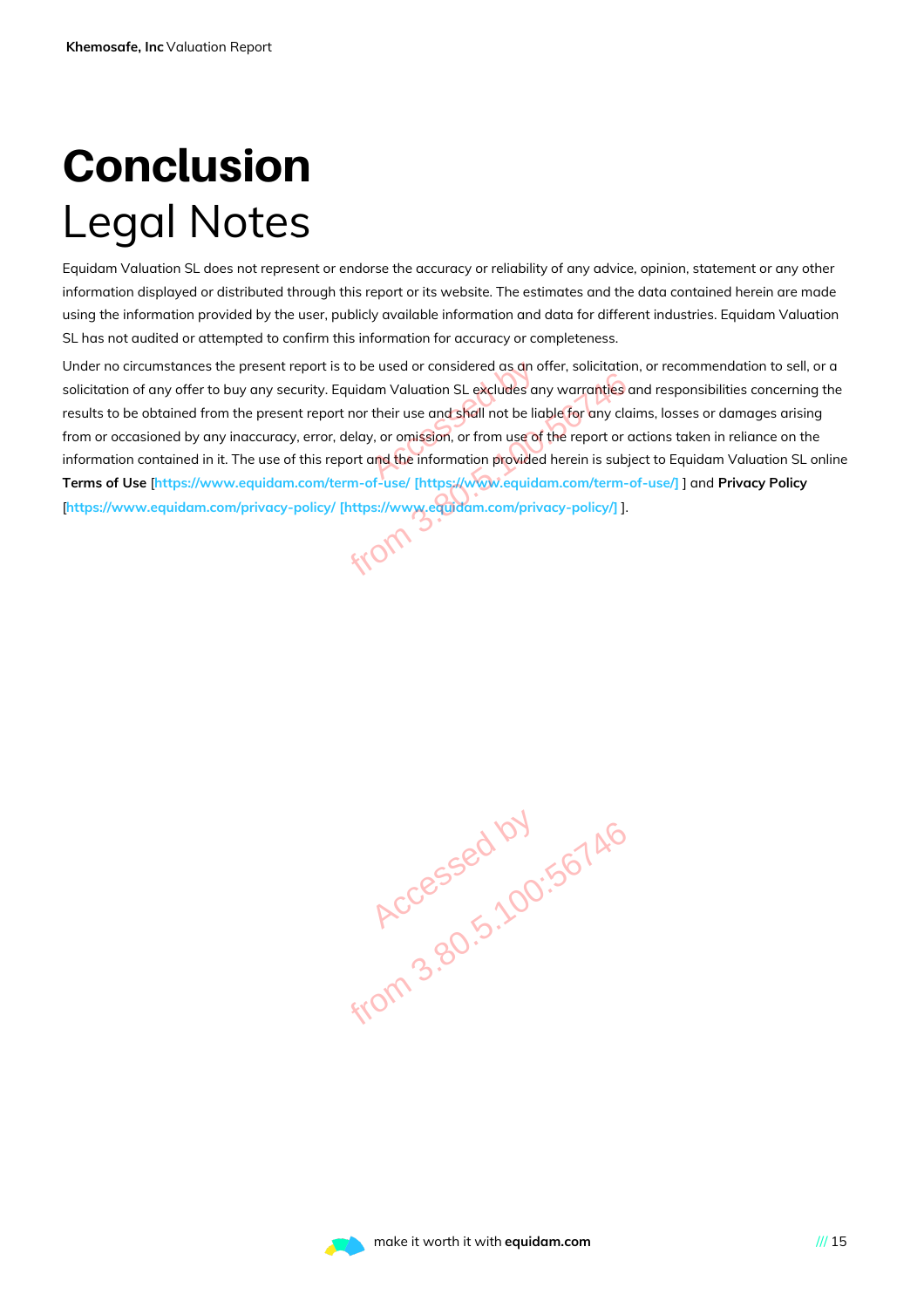### Appendix Weights of the methods

The default weight of each method is determined by Equidam based on the stage of development, and they are shown below. They can be manually adjusted by the company.

#### Default weights of the 5 methods

| <b>Stage of development</b>                                 | <b>Checklist Method</b> | <b>Scorecard Method</b> | VC Method |     | <b>DCF with LTG DCF with Multiples</b> |
|-------------------------------------------------------------|-------------------------|-------------------------|-----------|-----|----------------------------------------|
| Idea stage                                                  | 38%                     | 38%                     | 16%       | 4%  | 4%                                     |
| Development stage                                           | 30%                     | 30%                     | 16%       | 12% | 12%                                    |
| Startup stage                                               | 15%                     | 15%                     | 16%       | 27% | 27%                                    |
| <b>Expansion stage</b>                                      | 6%                      | 6%                      | 16%       | 36% | 36%                                    |
| Khemosafe, Inc stage of development: Development stage      |                         |                         |           |     |                                        |
| These are determined according to the following principles: |                         |                         |           |     |                                        |

These are determined according to the following principles:

- Qualitative information is more important in early stage companies, where performance uncertainty is extremely high, so qualitative methods are weighted in more
- The investors' view is equally important across all stages, so the weight of the VC method does not change
- Quantitative information is more reliable in later stages, when a company already has a proven financial track record. Therefore, it is possible to use the DCF methods more extensively as projected results get founded in past performance

**Accessed by 190.56746** 

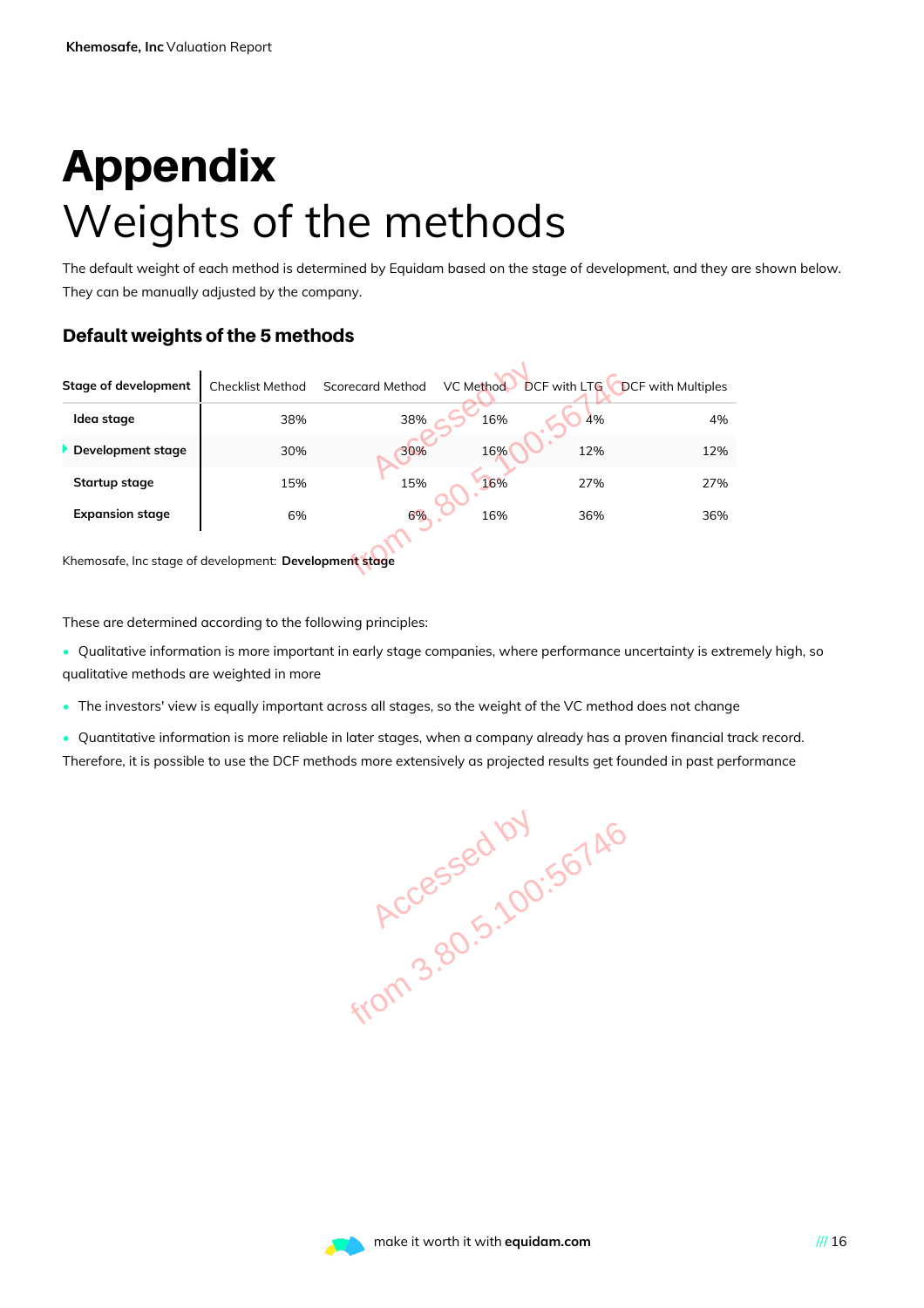### Qualitative methods

#### Default average and maximum valuations data sources

*Dataset:* Pre-money market valuations from transactions in the last 30 months of company in all industries, all countries, and at seed funding stage

#### *Datasource:* Crunchbase

- *Usage:* Computation of average and maximum (net of outliers) pre-money valuations in given geographic areas for the qualitative methods (Scorecard and Checklist respectively)
- *Update:* Biannual

### Scorecard Method

#### Default weights of the criteria and breakdown in their traits

| Average valuation (Scorecard Method) in United States: \$3,918,222                  |     |                                                                    |     |  |
|-------------------------------------------------------------------------------------|-----|--------------------------------------------------------------------|-----|--|
| 5.100:56746<br>Maximum valuation (Checklist Method) in United States: \$8,000,000   |     |                                                                    |     |  |
|                                                                                     |     |                                                                    |     |  |
| Scorecard Methodo                                                                   |     |                                                                    |     |  |
| Default weights of the criteria and breakdown in their traits                       |     |                                                                    |     |  |
| Strength of the team                                                                | 30% | Size of the Opportunity                                            | 25% |  |
| Time commitment of the founders                                                     |     | Estimated revenues in the third year according to the stage of the |     |  |
| Number of employees<br>development                                                  |     |                                                                    |     |  |
| Team spirit and comradeship<br>Estimated size of the market in three years          |     |                                                                    |     |  |
| Years of industry experience of the core team<br>Geographical scope of the business |     |                                                                    |     |  |
| Business and managerial background of the core team                                 |     |                                                                    |     |  |
| <b>Competitive Environment</b>                                                      | 10% | Strength and protection of the product/service                     | 15% |  |
| Stage of the product/service roll-out                                               |     | Level of competition in the market                                 |     |  |
| Degree of loyalty of customers                                                      |     | Quality of competitive products/services                           |     |  |
| Type of IP protection applicable                                                    |     | Competitive advantage over other products/services                 |     |  |
| IP protection in place (if any)                                                     |     | Barriers to entry of the market                                    |     |  |
|                                                                                     |     | Threat of international competition                                |     |  |
| <b>Strategic relationships with partners</b>                                        | 10% | <b>Funding required</b>                                            | 10% |  |
| Strength of the relationships with key strategic partners                           |     | Capital required according to the stage of development             |     |  |
|                                                                                     |     |                                                                    |     |  |
|                                                                                     |     |                                                                    |     |  |

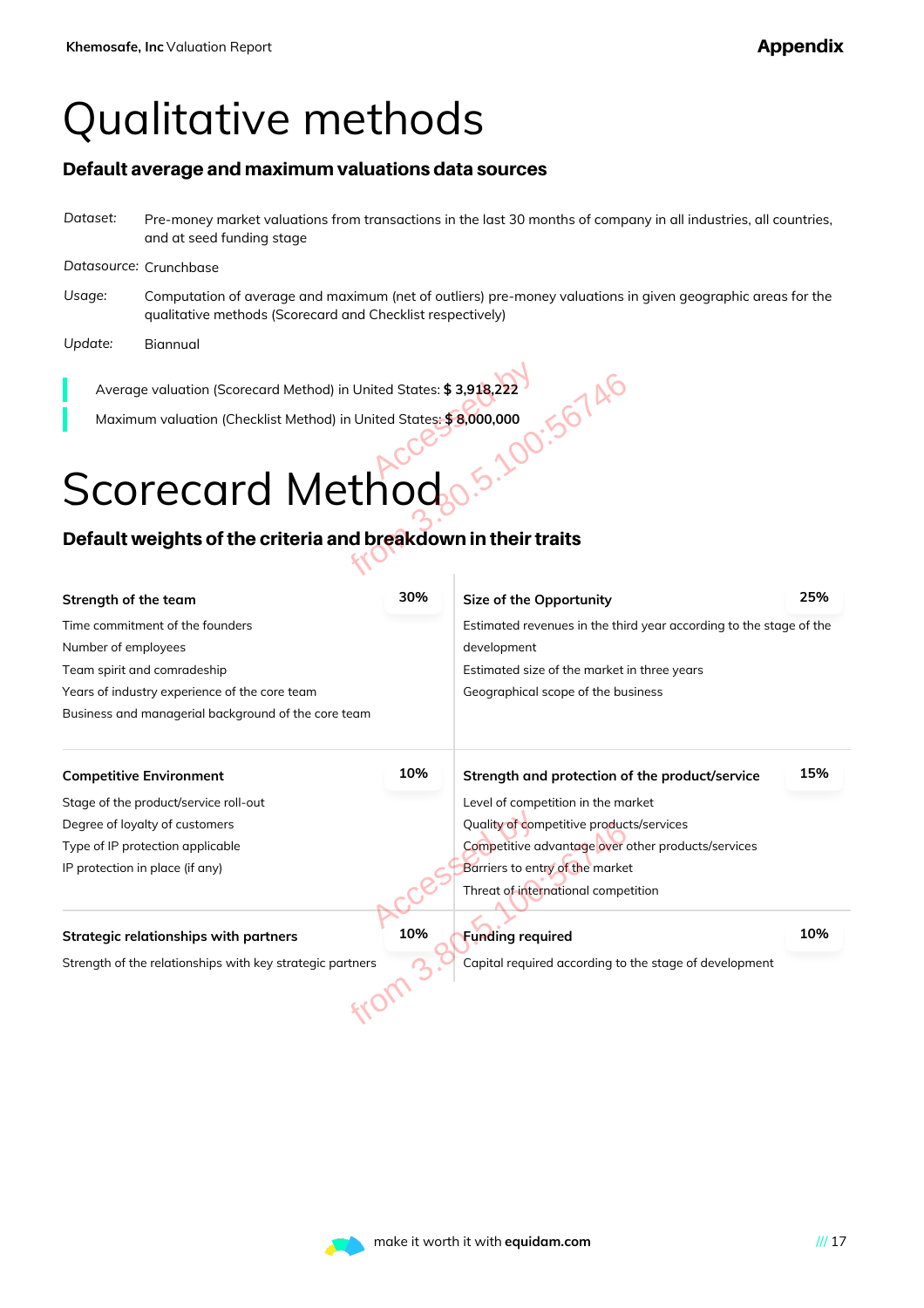### Checklist Method

#### Default weights of the criteria and breakdown in their traits

| Average age of the founders                                                     | 30% |
|---------------------------------------------------------------------------------|-----|
|                                                                                 |     |
| Presence in the team of serial, successful entrepreneurs                        |     |
| Time commitment of the founders                                                 |     |
| Team spirit and comradeship                                                     |     |
| Years of industry experience of the core team                                   |     |
| Business and managerial background of the core team                             |     |
| PROCESSED 100:56746<br>Technical skills of the core team                        |     |
| Quality of the idea analyzes:                                                   | 20% |
| Validation of the demand for the product/service                                |     |
| Feedback received by early adopters/industry experts                            |     |
| Level of competition in the market                                              |     |
| Competitive advantage over other products/services                              |     |
| Geographical scope of the business                                              |     |
| Threat of international competition                                             |     |
| Degree of loyalty of customers                                                  |     |
| Product roll-out and IP protection analyzes:                                    | 15% |
| Stage of the product/service roll-out                                           |     |
| Type of IP protection applicable                                                |     |
| IP protection in place (if any)                                                 |     |
|                                                                                 | 15% |
| <b>Strategic relationships analyzes:</b>                                        |     |
| Presence of an advisory board and number of advisors                            |     |
| Presence and type of current shareholders<br>Relationship with legal counselors |     |
|                                                                                 |     |
| Strength of the relationships with key strategic partners                       |     |
|                                                                                 | 20% |
| <b>Operating stage</b>                                                          |     |
| Stage of development                                                            |     |
| <b>From 3.80.5.100:56746</b><br>Current profitability                           |     |

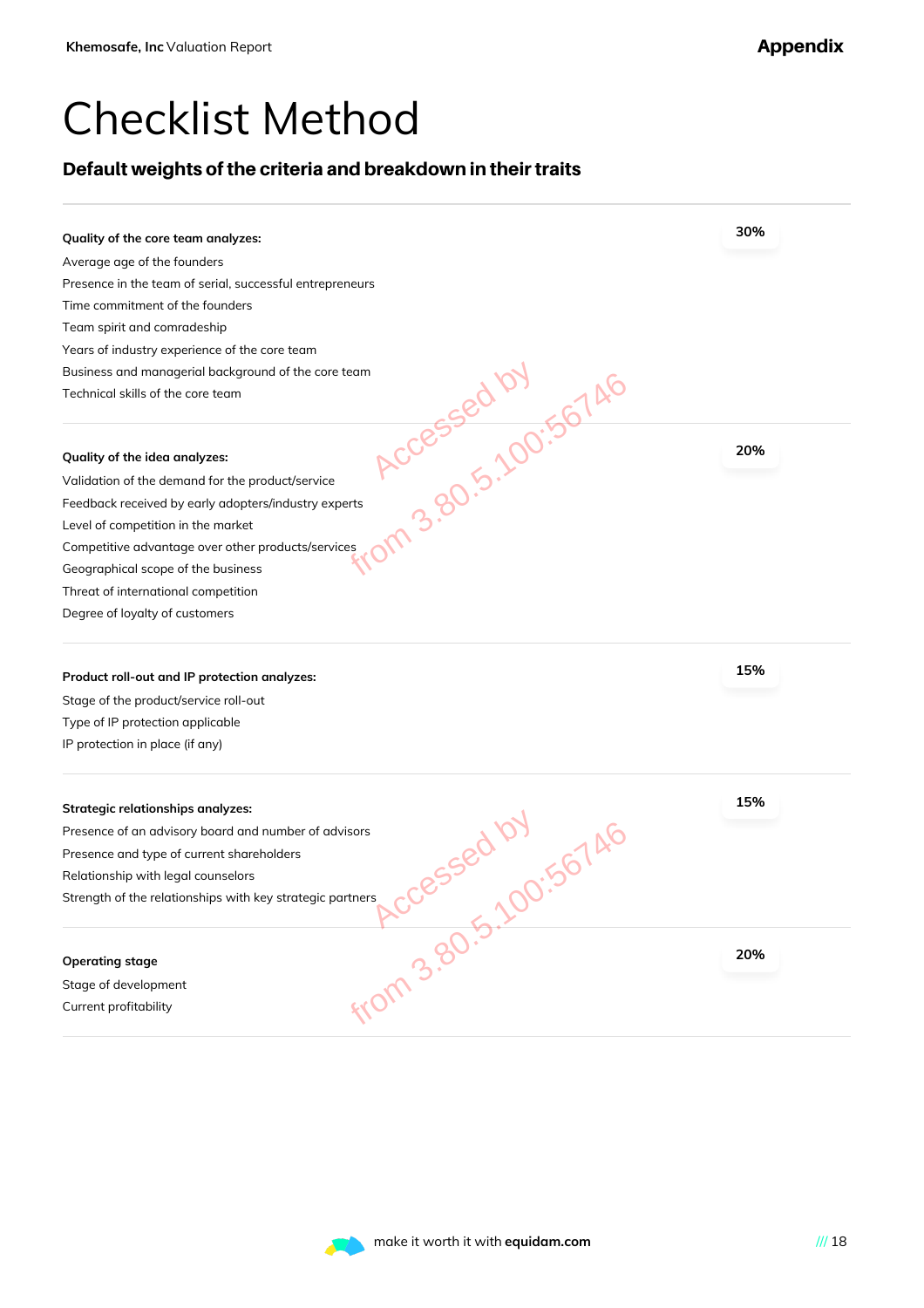### VC method

Below the sources of the valuation parameters used in the VC Method: EBITDA Multiple and Annual Required ROI, and their default values provided by Equidam

#### EBITDA multiple

*Description:* Enterprise value on EBITDA multiples computed over a dataset of global, publicly listed firms organized by industry

*Datasource:* Prof. A. Damodaran, NYU Stern School of Busines

- *Update:* Annual
- *Notes:* We favor the use of EBITDA multiple, as we believe revenue multiples fail to capture the ability of startups to generate cash flow, i.e. the ultimate determinant of value. TDA multiple, as we believe revenue multiples fail to ca<br>the ultimate determinant of value.<br>Managed Healthcare<br>TDA multiple: 11.55<br>SOC.

Khemosafe, Inc industry: **Other Managed Healthcare**

Other Managed Healthcare EBITDA multiple: **11.55**

#### Annual Required ROI

The default annual required ROI rates are determined by Equidam based on the returns investors require for companies at different stage of development, and are shown below. They can be manually adjusted by the company.

Khemosafe, Inc stage of development: **Development stage**

**Accessed by 190.56746** 

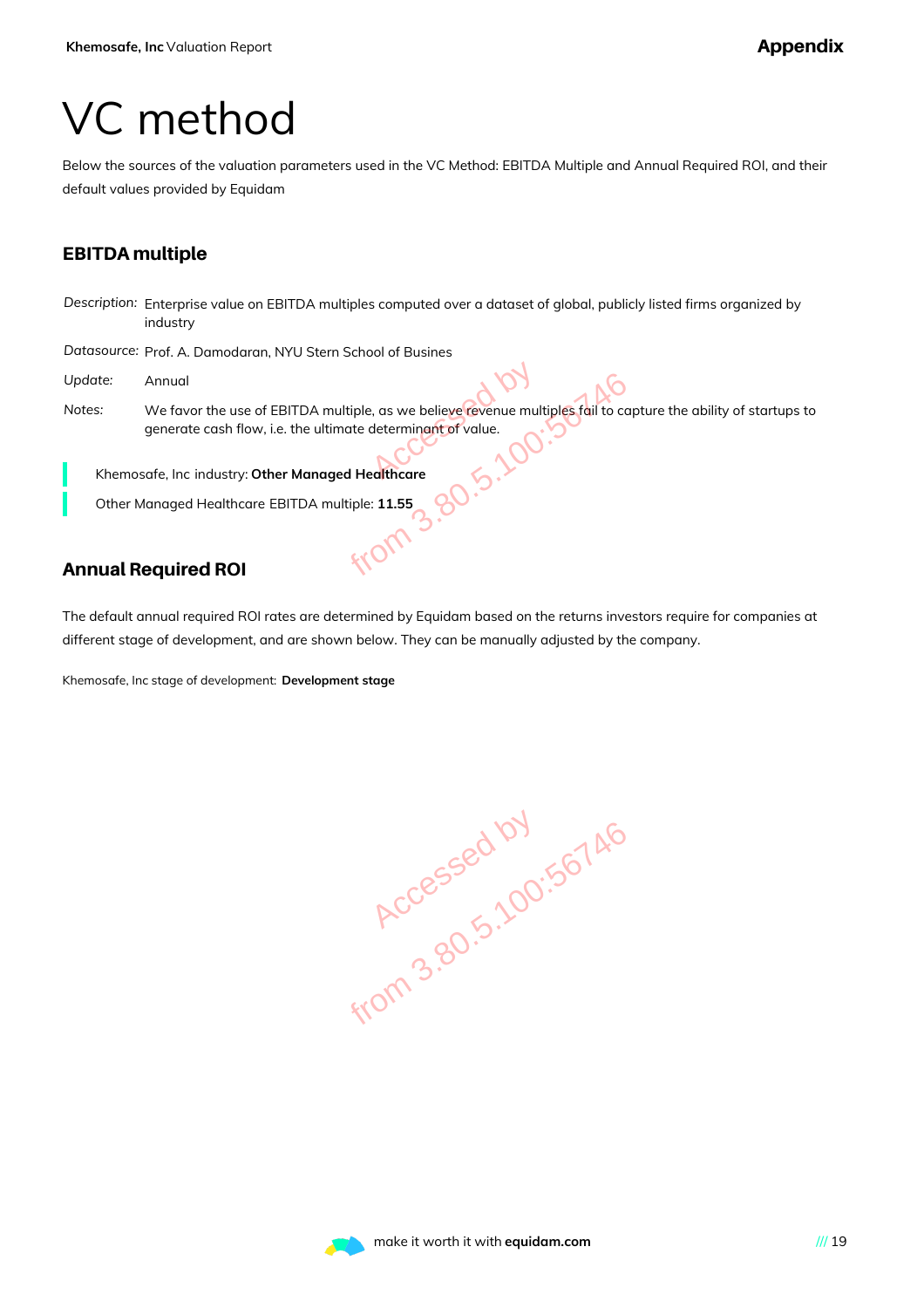#### DCF Methods

Below the sources of the valuation parameters used in the DCF Methods: Discount Rate, Survival Rates and Illiquidity Discounts, and their default values provided by Equidam.

#### Discount rate

|  | Risk Free Rate |  |
|--|----------------|--|
|  |                |  |

*Description:* 10Y government rates

*Datasource:* Trading Economics (tradingeconomics.com), various public databases

Update: Bi-annual (but more frequent if macroeconomic conditions are more volatile<sup>)</sup>

*Notes:* For the Eurozone we apply the German 10Y Bond rate

Khemosafe, Inc country: **United States**

United States risk free rate: **1.82%**

#### *Industry betas*

*Description:* Industry beta computed over industry specific portfolios of global, public listed companies (same as in EBITDA multiple) Exercise States<br>
We determine the German 10Y Bond Tate<br>
States<br>
Accession Conditions are more volatile<br>
States<br>
Accessible<br>
Accessible<br>
Accessible<br>
Accessible<br>
Accessible<br>
Accessible<br>
Accessible<br>
Accessible<br>
Accessible<br>
Ac

*Datasource:* Prof. A. Damodaran, NYU Stern School of Business

*Update:* Annual

Khemosafe, Inc industry: **Other Managed Healthcare**

Other Managed Healthcare default beta: **2.01**

#### *Market Risk Premium*

*Description:* Country based total equity risk premium as implied in the previous 12 trailing months. The States<br>
Expremium: 5.20% 3.80.500 Expremium: 5.20% 3.80.59<br>
ACCESS Expremium: 5.20% 3.80.59<br>
ACCESS Expremium: 5.20% 3.80.59<br>
ACCESS Expremium: 5.20% 3.80.59

Datasource: Prof. A. Damodaran, NYU Stern School of Business

*Update:* Biannual

Khemosafe, Inc country: **United States**

United States default market risk premium: **5.20%**

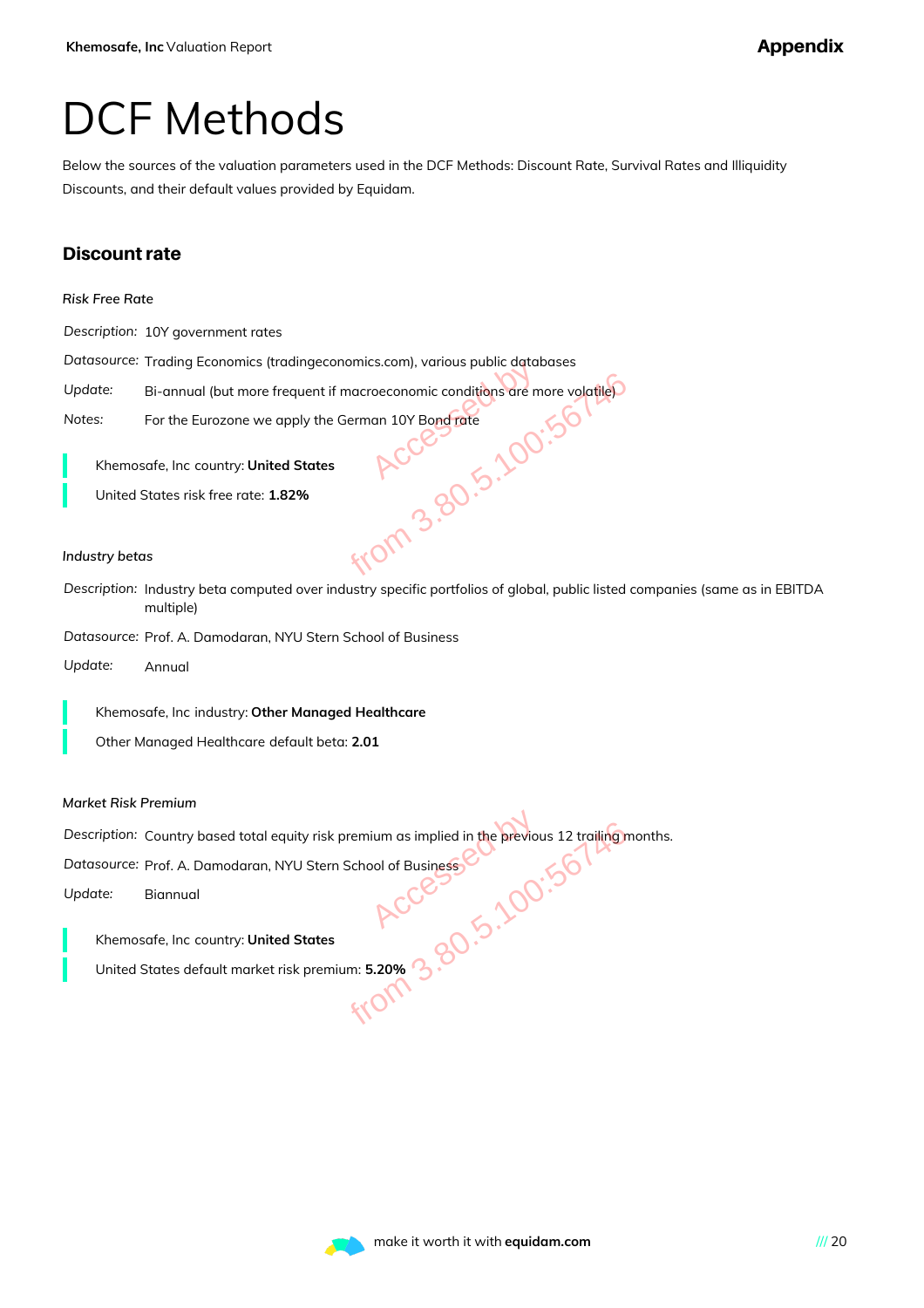#### Survival Rate

*Dataset:* Country-level survival probabilities of the latest cohort of companies with three years of data available.

*Datasource:* European Office of Statistics (http://ec.europa.eu/eurostat), U.S. Bureau of Labor Statistics (https://www.bls.gov/), specific academic research and public offices of statistics for different countries.

*Update:* Annual

Khemosafe, Inc year of incorporation: **2012**

Default survival rate Year 1: **95.36%**

Default survival rate Year 2: **91.26%**

Default survival rate Year 3: **87.60%**

Default survival rate Year 4: **87.60%**

#### Illiquidity discount

The default illiquidity discount is assigned based on current profitability and projected revenues, according to the approach suggested by William L. Silber. SO%<br>
SO%<br>
RCCESSED 100:56746<br>
RCCESSED 100:56746<br>
Med based on current profitability and projected revenue<br>
NTO 146

Khemosafe, Inc illiquidity discount: **30.63%**

**Accessed by 190.56746** 

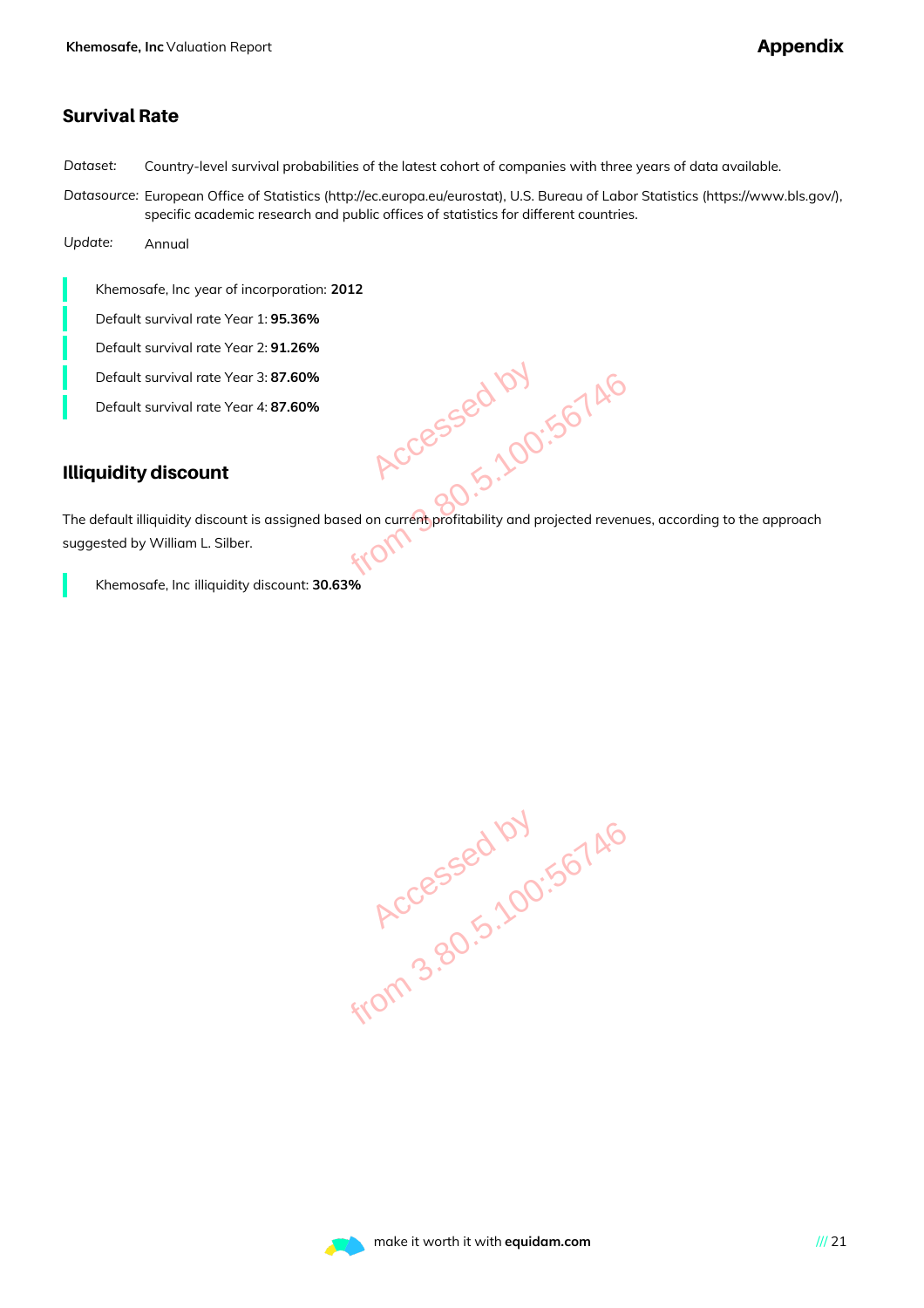### DCF with LTG

#### Long term growth

*Dataset:* Global, publicly listed companies organized by industry (same as in EBITDA multiple)

*Datasource:* Prof. A. Damodaran, NYU Stern School of Business

- *Update:* Annual
- *Notes:* The value is winsorized over a 0% 2.5% range. We do not want the long term growth to be above world GDP growth expectations, as it would mean the company is going to overgrow world economy at some point in time

Khemosafe, Inc industry: **Other Managed Healthcare**

Other Managed Healthcare default long term growth: **0.03**

## DCF with Multiples Managed Healthcare<br>
ault long term growth: 0.03<br>
Aultiples<br>
Aultiples<br>
3.80.5.100:56746<br>
Multiples<br>
3.80.5.100:56746<br>
Multiples<br>
3.80.5.100:56746<br>
Multiples<br>
3.80.5.100:56746<br>
Multiples<br>
2.90.100:56746<br>
Multiples<br>
2.90.100

#### EBITDA multiple

| Dataset: | Global, publicly listed companies organized by industry |  |
|----------|---------------------------------------------------------|--|
|          |                                                         |  |
|          |                                                         |  |

*Datasource:* Prof. A. Damodaran, NYU Stern School of Business

- *Update:* Annual
- *Notes:* We favor the use of EBITDA multiple, as we believe revenue multiples fail to capture the ability of startups to generate cash flow, the ultimate determinant of value.

Khemosafe, Inc industry: **Other Managed Healthcare**

Other Managed Healthcare default EBITDA multiple: **11.55**

**Accessed by 190.56746**